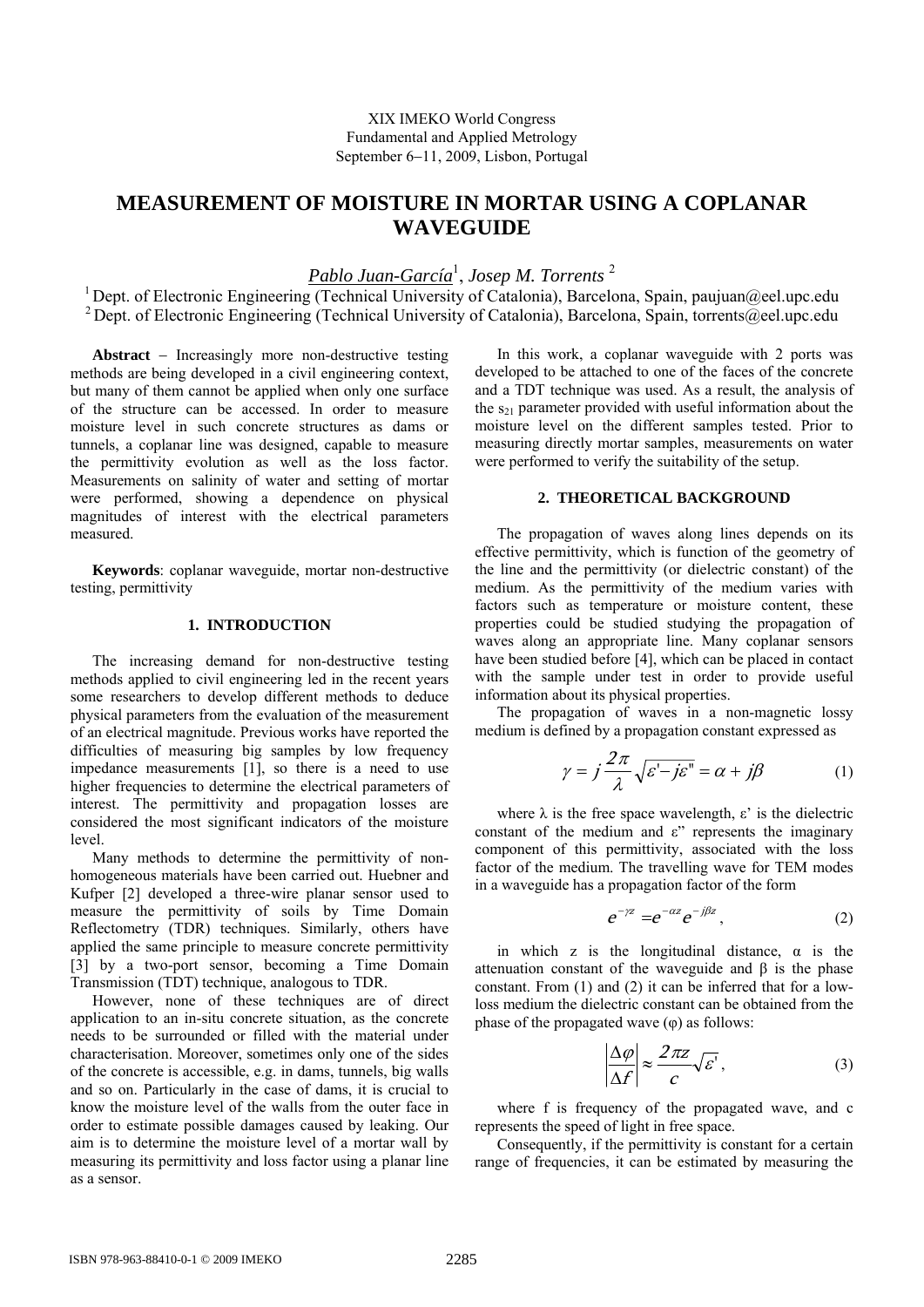phase slope of the transmitted wave. The loss factor will provide information about the attenuation constant.

However, when using a Coplanar Waveguide (CPW) an effective dielectric constant is defined, since the measured permittivity is not directly the medium permittivity but a combination of the dielectric constant of the substrate, the surrounding air and the material under test. The CPW initially proposed by C.P. Wen [5] consisted on three conductors on the surface of a substrate. The characteristic impedance can be calculated as

$$
Z_{o} = \frac{30\pi}{\sqrt{\varepsilon_{\text{eff}}}} \cdot \frac{K(k)}{K(k')} \,\Omega\tag{4}
$$

where  $K(x)$  is the complete elliptic integral of the first kind, and

$$
k = \sqrt{1 - k'} = \frac{a}{b} \tag{5}
$$

where a and b are geometrical dimensions of the CPW as it is showed in figure 1.



Fig. 1. Two-layer Coplanar Waveguide

In this work a two-layer CPW was designed, so the effective permittivity was calculated using formulae developed for multilayered CPW with finite ground planes [6]:

$$
\varepsilon_{\text{eff}} = I + \sum_{i=1}^{2} \frac{1}{2} (\varepsilon_{\text{ri}} - I) \frac{K(k)}{K(k')} \frac{K(k')}{K(k_i)} \tag{6}
$$

where

$$
k_{i} = \frac{\sinh\left(\frac{\pi c}{2h_{i}}\right)}{\sinh\left(\frac{\pi b}{2h_{i}}\right)} \sqrt{\frac{\sinh^{2}\left(\frac{\pi b}{2h_{i}}\right)-\sinh^{2}\left(\frac{\pi a}{2h_{i}}\right)}{\sinh^{2}\left(\frac{\pi c}{2h_{i}}\right)-\sinh^{2}\left(\frac{\pi a}{2h_{i}}\right)}}(7)
$$

where c,  $h_1$  and  $h_2$  are geometrical dimensions of the CPW as it is showed in figure 1.

Therefore, as the dielectric constant of the substrate and air are perfectly known, from the measurement of the effective permittivity of the whole setup, the real permittivity can be numerically estimated.

## **3. MATERIALS AND METHODS**

#### *3.1. Sensor design*

The main requirement of the sensor is that it has to be capable of measuring the magnitude of interest from only one accessible side of the sample under test. Thus, since a planar line is suitable for this purpose, a Coplanar Waveguide (CPW) was chosen, for it has low losses and can be easily adapted to 50  $\Omega$  in the input ports. The dimensions of the waveguide are  $600\times150\times1,6$  mm, in accordance with the dimensions of many standard concrete samples for flexural tests [7].

The CPW, fabricated on a FR4 substrate, has a central conductor of 3 mm and a maximum gap of 62,5 mm in its broader end, which leads to an impedance of 200  $\Omega$ , so an 1:4 impedance transformer was designed in order to minimise the wave reflection coefficient, which theoretically can be always under 0,21, accomplished by an exponential taper, a smooth transition between both ends. The length of the taper (30 cm) is directly related with the low-frequency limit [8], in this case fixed at 300 MHz, and the dimensions of the taper were designed for an ideal bulk with a permittivity of 4, which is near the expected values from concrete or mortar.

### *3.2. Measurement setup*

Wideband measurements were performed using a HP8753C Vector Network Analyser (VNA), in the range of 300 MHz to 3 GHz. Data was acquired by a PC via GPIB connection, using a LabView automation driver. 801 points per sample were measured, leading to a resolution of 3,37 MHz, with an input power of 0 dBm. The measurements were then calibrated using a TRL algorithm, more suitable for planar structures than the traditional SOLT [6].

#### *3.3. Preparation of samples*

All the tests were performed on a  $600\times150\times150$  mm methacrylate box placed over two wooden stands, to avoid interferences due to metallic objects. Water measurements were performed using tap water. Mortar prismatic samples (600×150×30 mm) were produced using Ordinary Portland Cement and calcareous sand, passed through a 5 mm sieve, with a sand/cement ratio of 3,0 and a water/cement ratio of 0,50. No additives were used. The mortar was covered with a plastic during the first 24 hours, then uncovered and airdried.



Fig. 2. Experimental setup.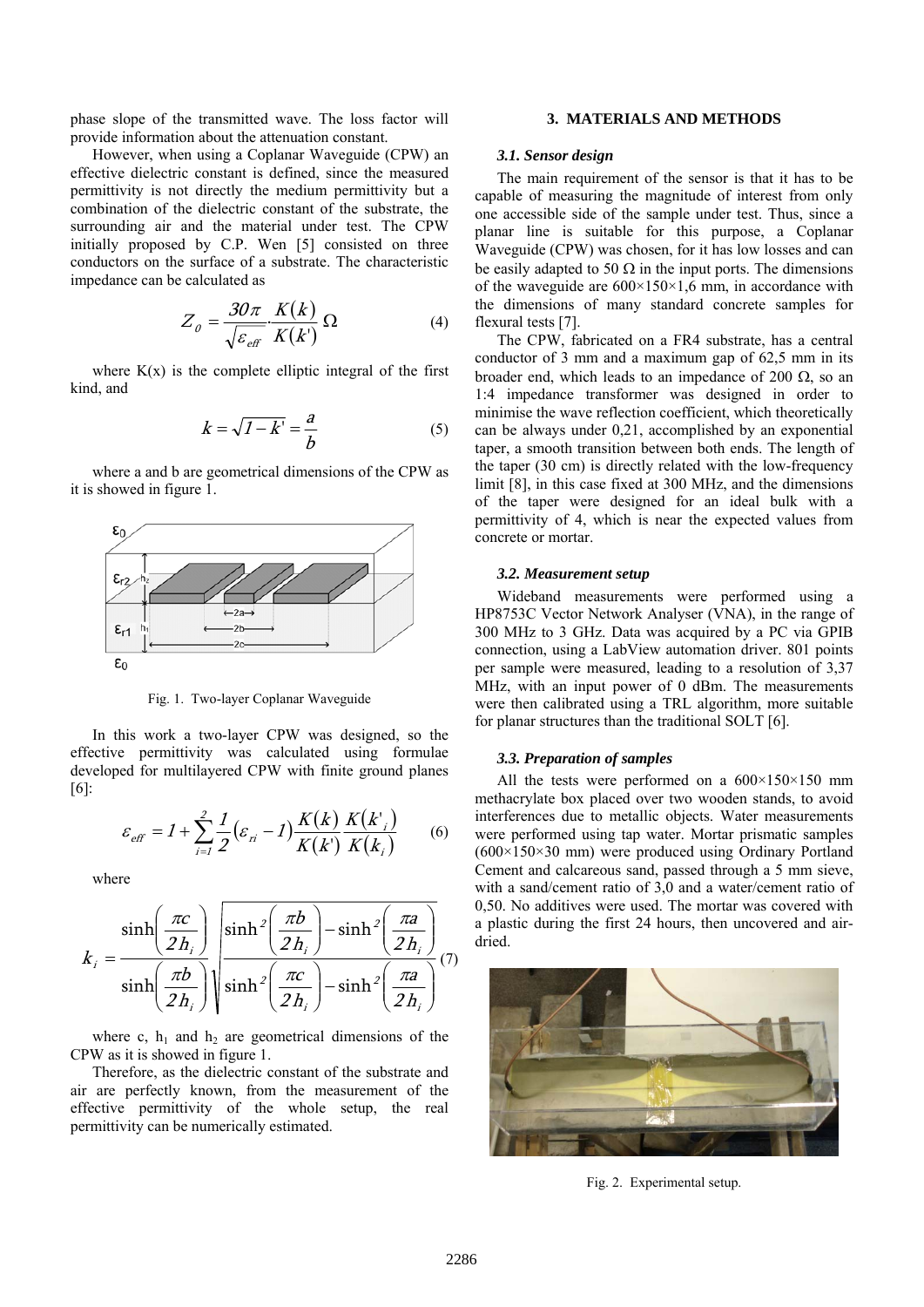## **4. RESULTS AND DISCUSSION**

#### *4.1. Salinity measurement*

As a preliminary result, the sensor was placed on a methacrylate box, at 5 cm from the bottom and this gap was filled with water. Then, common salt was added progressively in order to measure the influence of water salinity to the permittivity measurement. The propagation in a CPW line is quasi-TEM so its field lines are mainly parallel to the propagation direction [10]. According to theoretical works [11], the penetration depth inside the material should be around a 60% of the maximum gap between the lines, which means that the sensor has a maximum penetration of 37,5 mm. Effective permittivity is shown in figure 3, as an indirect measurement of permittivity, showing that an increase in the salinity is directly related with an increase in the effective permittivity measured by the sensor.



Fig. 3. Dependence between effective permittivity and salinity of water

The effective permittivity should be considered as a magnitude directly related with the physical permittivity of the material under test. Since the relation between the material permittivity and the measured effective permittivity depends on the line geometry, a direct relation between them has to be established (figure 5).

#### *4.2. Mortar drying*

The planar line was placed over the mortar just after casting it. The bulk was then measured for 24 hours sampling every 5 minutes. The  $s_{21}$  parameter was analysed in order to obtain the effective permittivity of the setup as well as its propagation losses (figure 4). As it was expected in general, the permittivity tends to diminishes as the mortar sets, since as the reaction takes place, there is less presence of water, both because of drying and setting. As the permittivity of water is around 80 and the expected permittivity of mortar is in the range of 3 to 8, according to other authors [12], a decreasing tendency is expected as the amount of water decreases. However, two singular effects can be observed. Firstly, in the early minutes, there is a rapid decrease of the permittivity, which is due to the excess of water, which in fact progressively leaked from the mould and ends after the initial setting time. Secondly, an increase in the permittivity is observed during the subsequent 6 hours, until the end of the final setting time, while the temperature is significantly decreasing. After then, the effective permittivity starts to decrease as there is less hydrating water in the sample. Finally, the effective permittivity starts to stabilise around 2,15 and showed less significant variations for some days.



Fig. 4. Evolution of the mortar sample during the first setting day (a) effective permittivity and (b) loss factor measured at 500 MHz.

As for the loss factor, it shows a constant decrease, since the less water in the sample, the less attenuation, for water has a higher conductivity than dried mortar, so higher losses are expected in the early hours, and a gradual decrease until a final stable value is reached.

The relative variations of permittivity show the amount of water in the mixture. However, the measured values are highly affected by the gap between the sample and the sensor. If a direct relation between the material permittivity and measured permittivity is needed, the gap influence should be considered. Figure 5 shows the relation between both magnitudes for the geometry of the sensor used, calculated from the multilayer dielectric model presented before. In this work, gaps between 5 and 8 mm are assumed, since the sample was covered with plastic, which leads to a permittivity from 4,5 to 7. For further works it will be necessary to fix this gap in order to estimate the sample permittivity precisely.